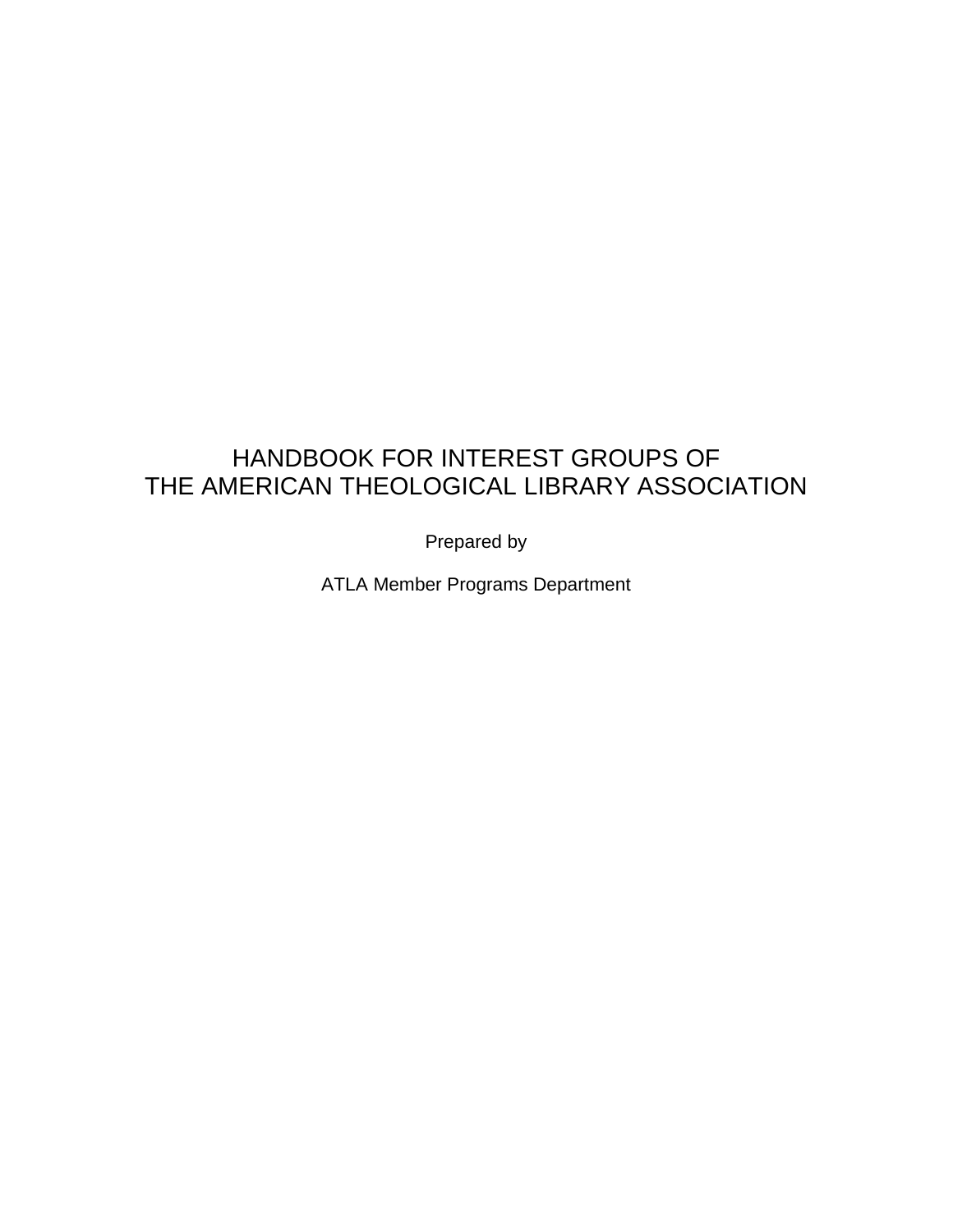# Contents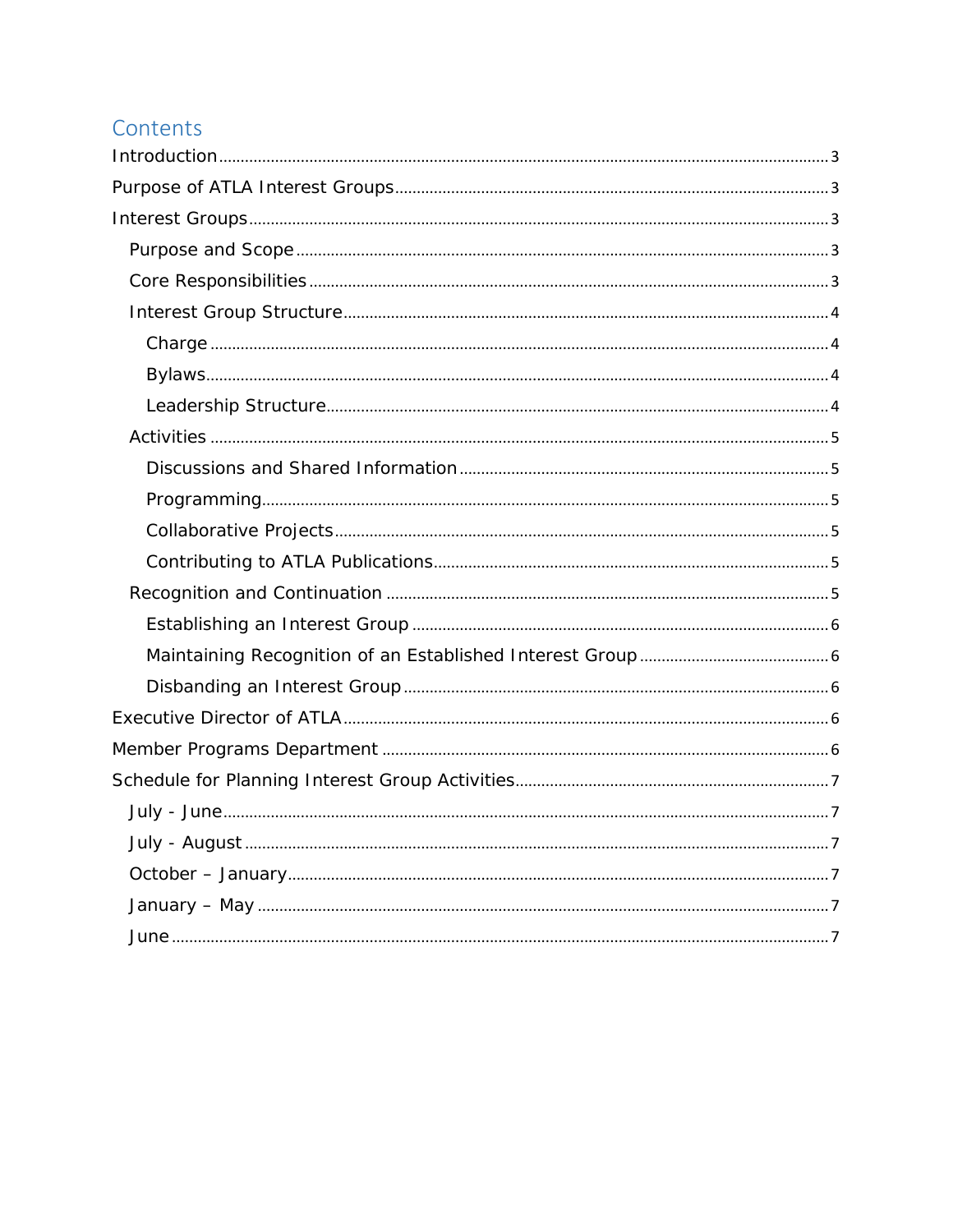# <span id="page-2-0"></span>**Introduction**

This handbook outlines the responsibilities and objectives for individuals and staff involved in ATLA interest groups.

# <span id="page-2-1"></span>**Purpose of ATLA Interest Groups**

The purpose of ATLA interest groups is to provide ATLA Individual, Student, and Lifetime members who share a professional interest(s) and wish to further that interest communally an opportunity to network and collaborate. Interest groups support achieving the organizational ends of ATLA as adopted by the Board of Directors, October 2016.

ATLA exists so that:

All those involved in the practice, study and teaching of and scholarly communication in theology and religion worldwide are connected to others in the field and have the tools, skills, and primary sources needed to advance their work.

- 1. Professionals engaged in librarianship and scholarly communication are advocating and collaborating in order to advance scholarship in theological and religious disciplines.
	- a. Librarians and scholarly communication professionals are developing and strengthening connections that lead to innovative solutions for shared challenges.
	- b. Librarians and scholarly communication professionals are developing increased capacities to work in diverse and changing environments.
- 2. Students, scholars, and information professionals have the tools they need for robust scholarly communication in the fields of theology and religion.
- 3. Students, scholars, and religious leaders skillfully use information resources to create knowledge, grow in wisdom, and share the results of their research.

## <span id="page-2-2"></span>**Interest Groups**

#### <span id="page-2-3"></span>*Purpose and Scope*

ATLA interest groups provide networking opportunities for members within their interests and subject fields with the goal of growing professionally in their respective careers. Participation in interest groups offers members the opportunity to engage in meaningful conversation, discuss relevant topics, and participate in problem solving. It also offers members the opportunity to engage in leadership roles. Additionally, interest groups provide avenues for programs to be presented at conference or via webinar, collaborative projects, and/or contributing to ATLA publications.

#### <span id="page-2-4"></span>*Core Responsibilities*

Interest groups provide opportunities for members to network and collaborate in areas of shared professional interest. Membership in Interest Groups is open to all Individual, Student, and Lifetime members.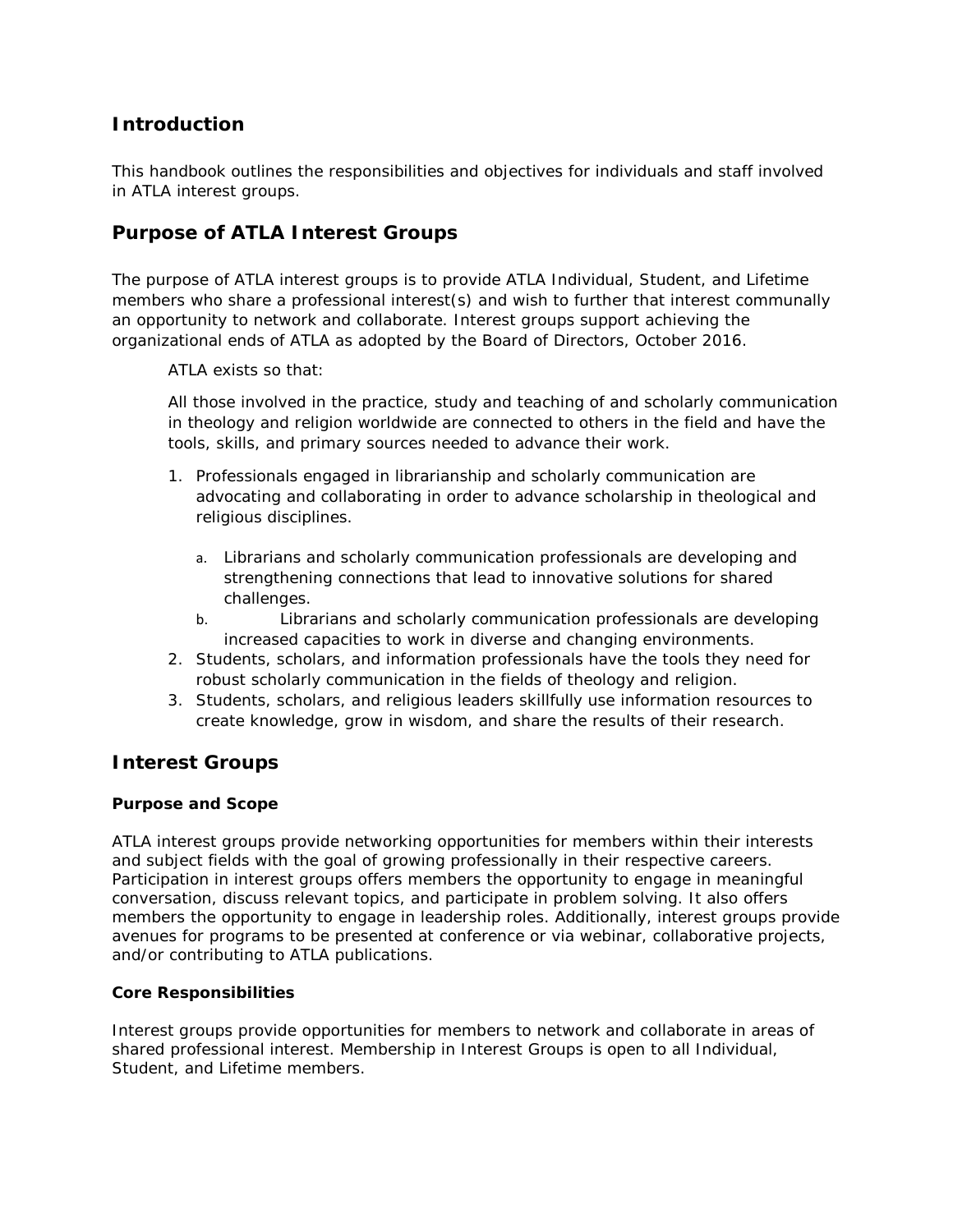Each interest group shall attract its own members, develop its own agenda, and establish a suitable organizational structure including designating a group leader. The group must conduct at least one business meeting per year (only Individual, Student, and Lifetime members may participate) and organize one program to take place at Annual Conference or via webinar (all members may attend). Annually, the leader of the group is responsible for providing a report to ATLA Member Programs that provides key information about the group and its activities.

Optionally, the group may engage in other activities such as collaborative projects and contributing to ATLA publications.

In summary, interest groups are responsible for the following:

- Create and submit organizational structure for review and approval
- Conduct a business meeting during Annual Conference or virtually (only Individual, Student, or Lifetime members may participate)
- Maintain website content
- Coordinate one program for Annual Conference program or webinar (all members may attend)
- Submit written report annually to ATLA Member Programs which includes:
	- o Business Meeting minutes
	- o Summary of program(s)
	- o Summary of activities throughout the year
	- o Leadership roster
	- o Membership roster
- (Optional) Develop and support collaborative member projects
- (Optional) Contribute content to publications (ATLA Press or Association publications)

#### <span id="page-3-0"></span>*Interest Group Structure*

To make it clear to interested members how each group functions, provide for continuity of leadership, and spread out the responsibilities of the interest group among several willing volunteers, each interest group is responsible for developing an organizational structure for the group which should include a charge, bylaws, and leadership structure.

#### <span id="page-3-1"></span>**Charge**

The interest group charge or mission should provide the foundation and purpose for the group and its members. The charge should clearly communicate the common interest of what the group will explore and should answer these basic questions:

- What are our interests and what do we do?
- How do we do it?
- Whom do we do it for?
- What value are we bringing?

#### <span id="page-3-2"></span>**Bylaws**

Bylaws is a simple document that helps establish a suitable organizational structure that generally defines things like the group's official name, purpose, how to join, leaders titles and responsibilities, how leaders are to be assigned, how meetings should be conducted, and how often meetings will be held.

#### <span id="page-3-3"></span>**Leadership Structure**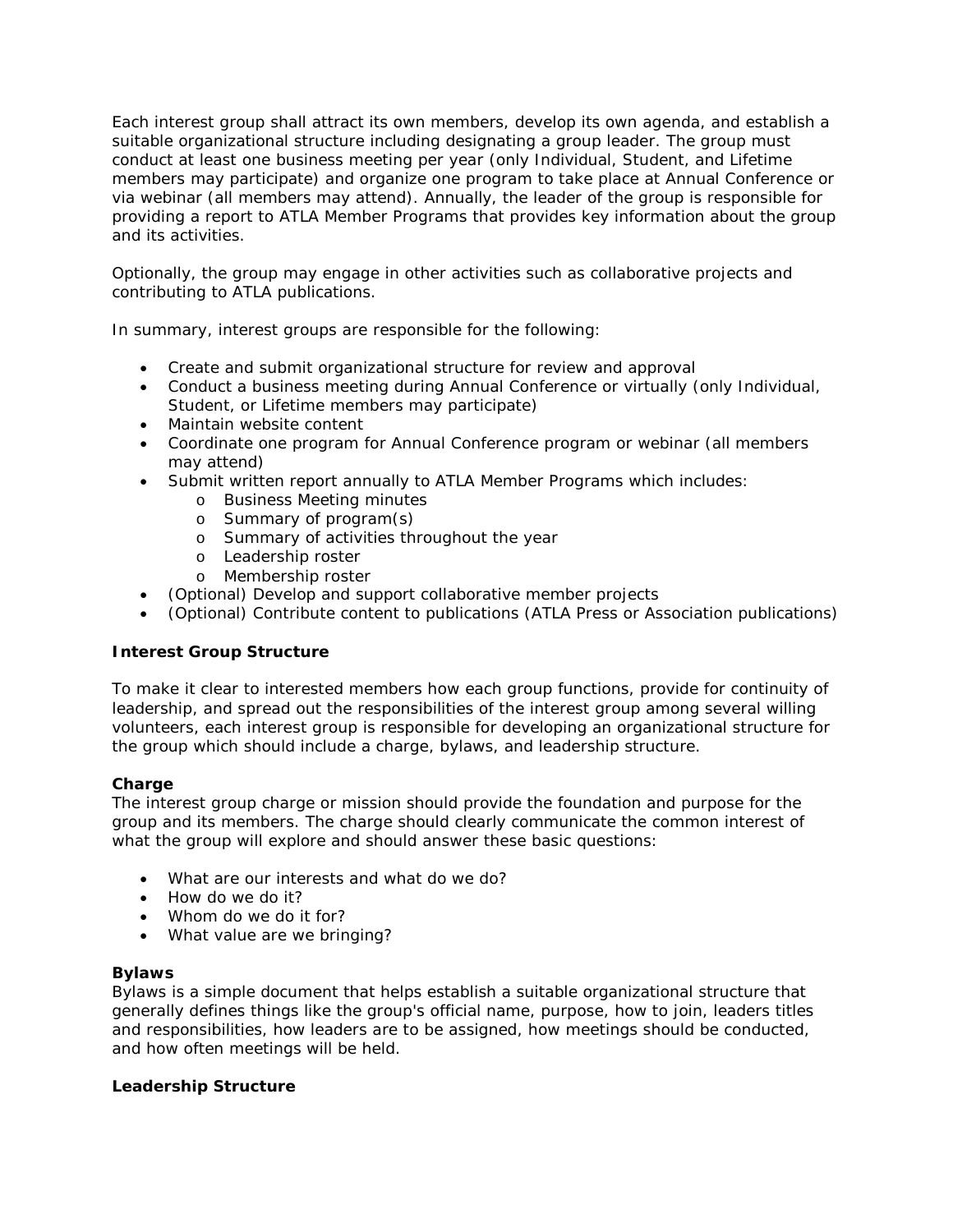The group must define and document its leadership structure. At least one chairperson must be designated by the group and members in leadership roles should rotate periodically. Leaders of interest groups must be Individual members of the association.

#### <span id="page-4-0"></span>*Activities*

Interest groups play a crucial role in the professional development of Individual members within ATLA. To that end, interest groups offer opportunities for discussion and sharing of information, developing programs to be presented at conference or via webinar, creating collaborative projects, and contributing to ATLA publications.

#### <span id="page-4-1"></span>**Discussions and Shared Information**

Interest groups foster discussion through in-person as well as virtual interactions. They engage in dialogue via discussion list and share information through the ATLA website and a shared community site.

#### <span id="page-4-2"></span>**Programming**

Interest groups are required to coordinate at least one program annually that can benefit the membership at large. This program may either be presented at the Annual Conference or via webinar. Creative new and original programming is welcomed.

Conference programming should be submitted for consideration by the Conference Committee through the normal proposal process and is subject to the committee's review and acceptance. Webinar programming proposals may be submitted to the Member Programs Department [\(MemberRep@atla.com\)](mailto:MemberRep@atla.com) at any time.

Funding for speaker honoraria is available and requests should be included within the proposal and adhere to the honoraria guidelines utilized by the Conference and Professional Development Committees.

#### <span id="page-4-3"></span>**Collaborative Projects**

Members of interest groups are encouraged to work with each other on collaborative projects for the benefit of interest group members and the entire membership. These projects may range from best practice or standard documentation creation to technologybased solution creation.

Funding is available to support collaborative projects and requests may be made to the Member Programs Department via email [\(MemberRep@atla.com\)](mailto:MemberRep@atla.com) at any time.

#### <span id="page-4-4"></span>**Contributing to ATLA Publications**

Contributions to ATLA Publications from interest groups are encouraged. Interest groups may submit proposals or articles to association-related publications such as the *Newsletter*  at any time via email (MemberRep@atla.com) and are welcome to work with the Editorial Board of any ATLA Press imprint to submit contributions for publication (MemberRep@atla.com) and are welcome to work with the Editorial Board of any ATLA Press imprint to submit contributions for publication.

#### <span id="page-4-5"></span>*Recognition and Continuation*

Interest groups center around a professional interest within theological librarianship and the LIS field in general. Groups that further the professional interests of the members of the Association may be formed by members at any time.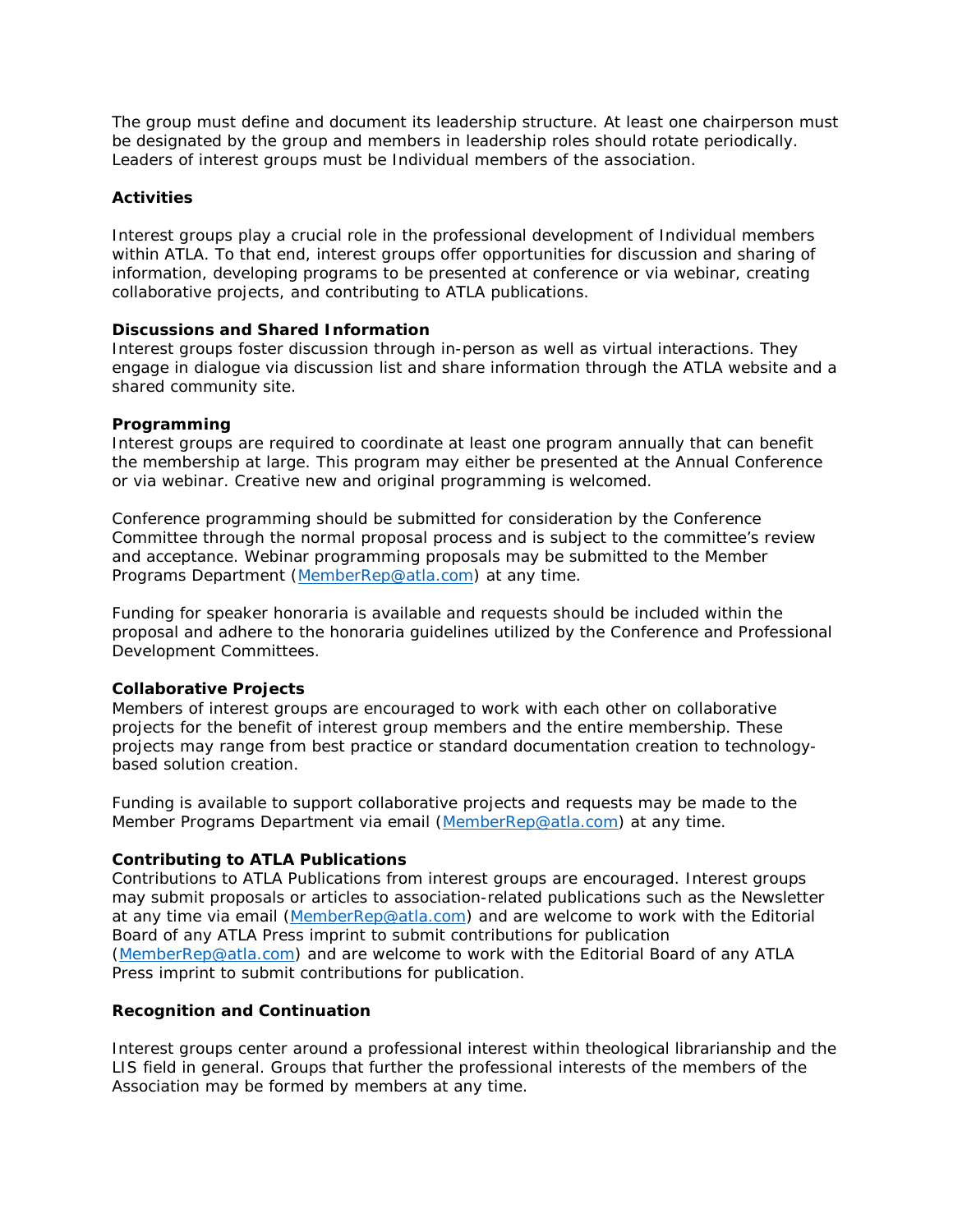#### <span id="page-5-0"></span>**Establishing an Interest Group**

If a group of members is interested in creating or renewing an interest group, they should email [MemberRep@atla.com](mailto:MemberRep@atla.com) indicating their interest and provide a draft charge, bylaws, leadership structure, and anticipated roster (list of interested members).

#### <span id="page-5-1"></span>**Maintaining Recognition of an Established Interest Group**

Interest groups are recognized by the ATLA Executive Director for one to three years. Interest groups must meet the core responsibilities every year. Interest groups that do not meet these expectations, or are out of compliance with their own bylaws during a given year, will be contacted to discuss the future of the group.

The ATLA Executive Director's recognition of an interest group lapses if the group continues to be out of compliance with the outlined core responsibilities, or its own bylaws, for three years in a row. An interest group that is no longer recognized by the ATLA Executive Director will be removed from the list of ATLA interest groups and cease to receive funding, technology, and program support from ATLA.

#### <span id="page-5-2"></span>**Disbanding an Interest Group**

An interest group may choose to disband upon a simple majority vote of those present at the interest group's business meeting. Notification of the disbandment should be sent to ATLA via email to [MemberRep@atla.com.](mailto:MemberRep@atla.com)

# <span id="page-5-3"></span>**Executive Director of ATLA**

The Executive Director of ATLA is responsible for recognizing interest groups for one to three years.

## <span id="page-5-4"></span>**Member Programs Department**

The Member Programs Department works closely with interest group leaders to ensure interest groups are able to meet the core responsibilities and also are encouraged to approach ATLA staff with new ideas.

Specific support provided by the Member Programs Department to interest groups ranges from technology to facilitation and includes:

- Discussion list
- Community site for document storage and sharing (members only)
- Webpage for sharing information (public)
- Virtual meeting technology and support
- Assigned time for conference program (if accepted by Conference Committee)
- Assigned time for business meeting at conference (if requested)
- Funding for conference or webinar speaker honoraria (per the honoraria guidelines utilized by the Conference and Professional Development Committees)
- Funding and support for collaborative projects (technology, etc.)

The Director of Member Programs reviews and approves all funding requests.

The Member Programs Department will also market the availability of interest groups to prospective, new, and current Individual, Lifetime, and Student members by including of interest groups in ATLA Individual, Student, and Lifetime membership benefits and listing current interest groups on the application for new Individual and Student members. If a new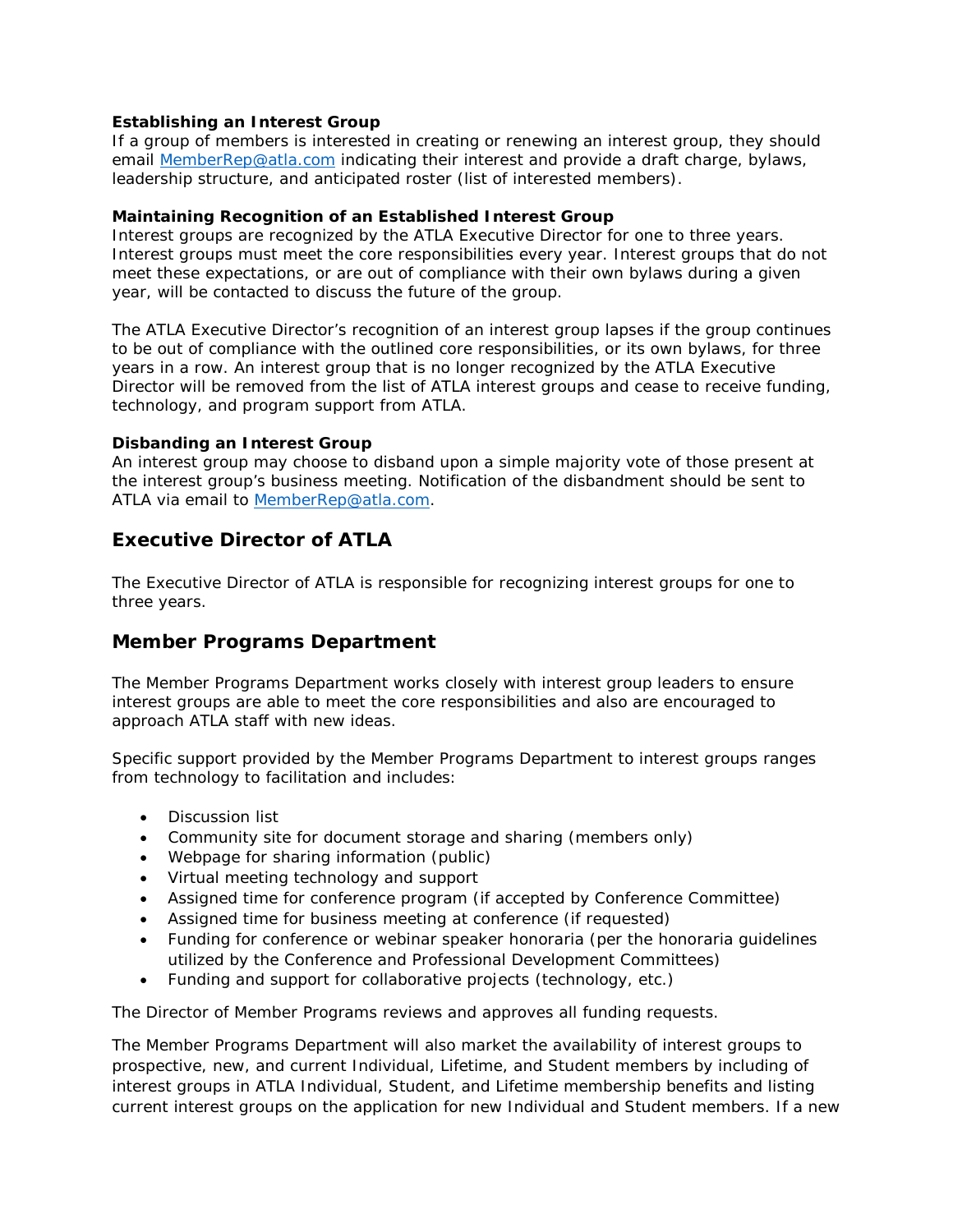member indicates their interest in a particular group, ATLA Member Programs will inform current interest group leadership for follow-up.

Early each fall, a virtual meeting for all leaders of interest groups will be facilitated by the Member Programs Department to discuss the role and importance of interest groups within the Association structure, review the core responsibilities of interest groups, discuss the timeline of activities, and establish clear lines of communication.

# <span id="page-6-0"></span>**Schedule for Planning Interest Group Activities**

## <span id="page-6-1"></span>*Throughout the Year (July – June)*

Throughout the year interest groups are encouraged to hold meetings, work with Member Programs staff to organize webinars for the benefit of the entire membership, and communicate/collaborate with other members of the interest group.

## <span id="page-6-2"></span>*July - August*

- Prepare and submit to ATLA Member Programs [\(MemberRep@atla.com\)](mailto:MemberRep@atla.com) a written annual report by **August 31st** that includes:
	- o Business Meeting minutes
	- o Summary of program(s)
	- o Summary of activities throughout the year
	- o Leadership roster
	- o Membership roster
- For already established interest groups, previous leaders should communicate with incoming leaders regarding any group history and
- ATLA Member Programs will provide access to interest group areas (as needed)

## <span id="page-6-3"></span>*October – January*

- Interest group leaders attend the virtual meeting organized by the Member Programs Department to discuss the role and importance of interest groups within the Association structure, review the core responsibilities of interest groups, discuss the timeline of activities, and establish clear lines of communication
- Submit proposal for ATLA Annual Conference program via the normal proposal process for consideration by the Conference Committee

## <span id="page-6-4"></span>*January – May*

- Organize and facilitate Annual Conference programming with Member Programs staff (if applicable)
- For interest groups that plan on holding a meeting at the ATLA Annual Conference, select a time for your meeting and notify Member Programs via email [\(MemberRep@atla.com\)](mailto:MemberRep@atla.com) by **March 1st**

<span id="page-6-5"></span>*June*